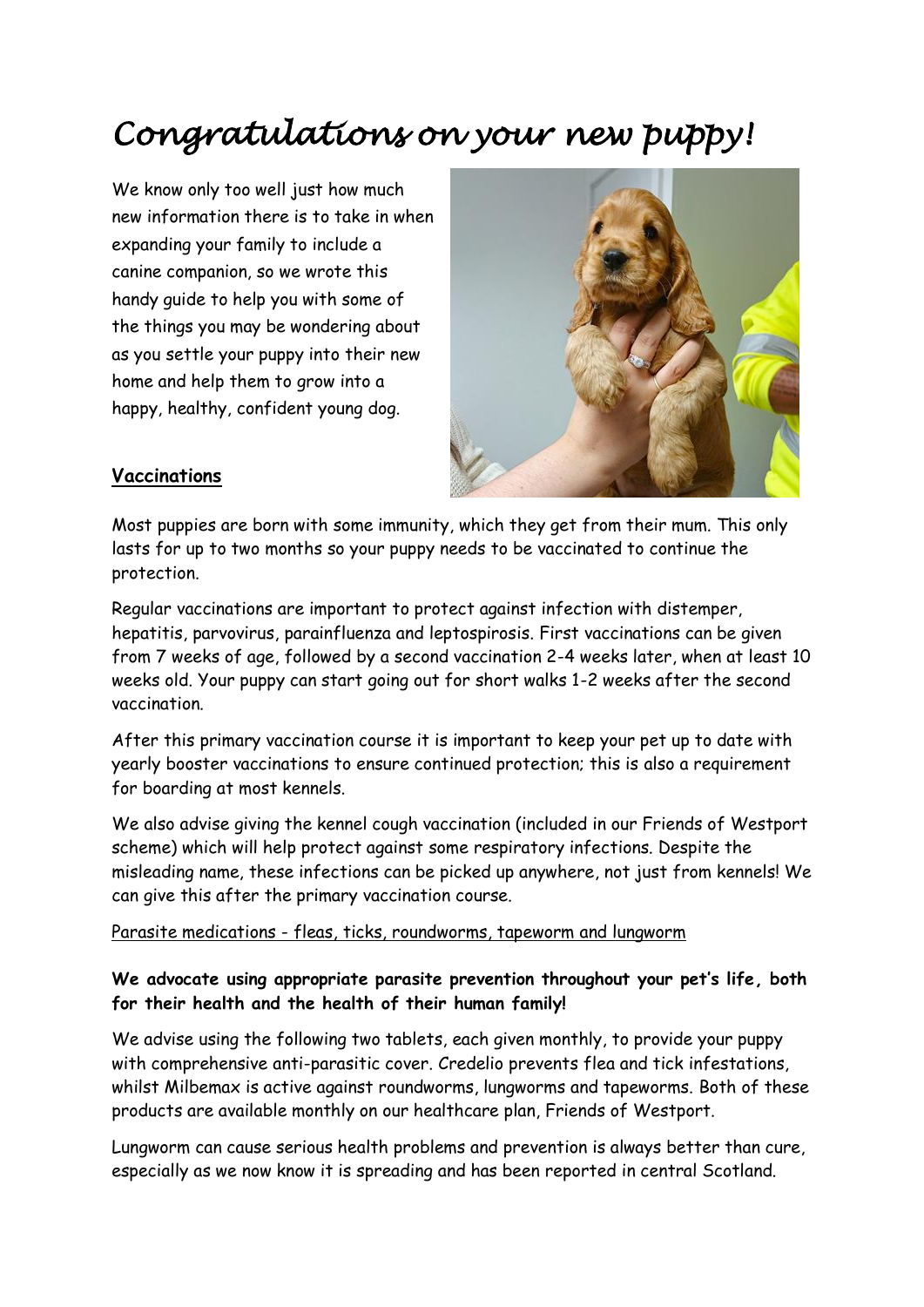Ticks are no longer a problem only of rural areas, and can transmit potentially lifethreatening diseases. Heavy roundworm burdens can cause serious disease in young animals, including intussusceptions; they also pose a human health risk.

For all of these reasons and more, it is important to follow veterinary recommendations for parasite prevention. Veterinary anti-parasitic products have been clinically proven to be safer and more effective than 'over the counter' versions bought at pet shops and supermarkets.

### **Microchipping**

**It is a legal requirement for puppies to be microchipped at 8 weeks of age.** A microchip is a tiny chip, the size of a grain of rice, which is implanted under the skin between the shoulder blades. It contains a number unique to your pet, which is then registered with a microchip database, along with your name, address and contact details. This means, if your pet was ever to get lost, they could be scanned when found and the database searched for your details, so they could be safely reunited with you.

For this reason, it is very important to keep your registered details up to date. If your puppy has been microchipped with us, we will initially register the chip; if your pup was chipped with the breeder, you'll want to check your details have been added to the system. If any of your contact details change in the future, it's important to update the information you have registered. Please ask if you have any questions or concerns about this.

## **Feeding**

Getting the right nutritional balance is very important at all stages in your pet's life, to ensure healthy development and growth. The best way to achieve this is by feeding a high quality, protein based, balanced diet especially formulated for puppies e.g. Virbac Veterinary HPM.

Veterinary HPM™ is an advanced low-carb, highprotein formulation specifically designed to support the long-term health and well-being of cats and dogs, the highly evolved carnivores in our own homes. Young puppies should be fed around 4 small meals a day when they are 8 weeks old. Feeding frequency can be reduced gradually as meal sizes increase.



We offer buy one get one free on your first bag of puppy food as well as getting your 6th bag free as part of our loyalty scheme!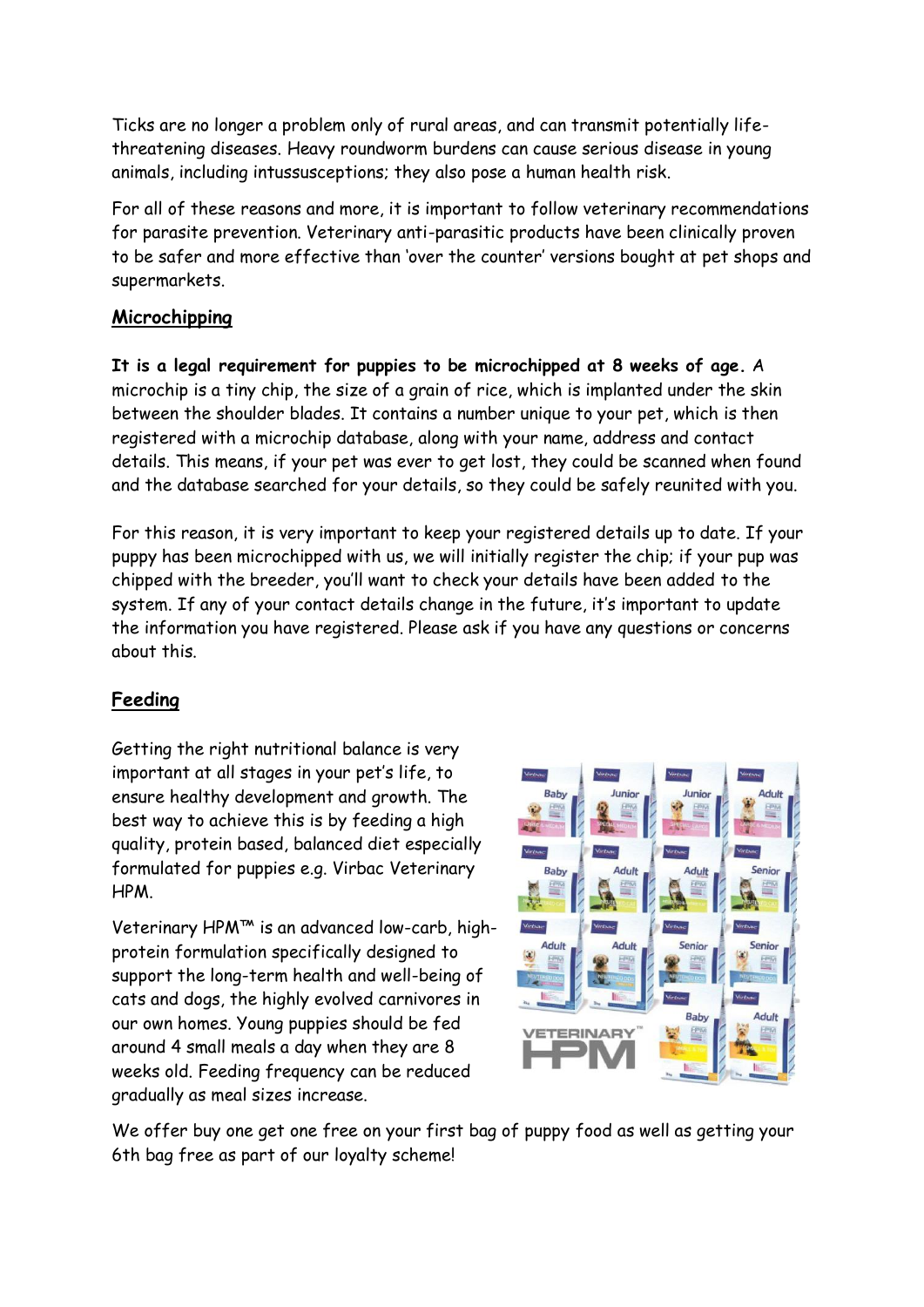#### **Insurance**

**We strongly advise getting your new puppy insured as soon as possible, to give you peace of mind that your pet is covered should they need it. A lifetime policy is the most comprehensive cover available (covers your pet year after year even for long-term conditions, so long as you don't change policies) and we would always recommend opting for the highest payout you can afford.** Pet insurance is one area of life where it is certainly worth checking the fine print; for example, does a particular policy cover any dental work your pet may require during their lifetime?

We work in partnership with Petplan to offer 4 weeks of free insurance as Immediate Veterinary Cover; we can start the process of setting this up as soon as your puppy has been checked over by one of our vets. This will be activated by yourself via the email you will receive from Petplan.

Please use these 4 weeks to look around at the different insurance companies and policies to find out which is best for you. If you have any questions please ask one of our team.

### **Friends of Westport**



**Prevention is better than cure, so we want to make preventative health care easy and affordable. Our Friends of Westport healthcare scheme covers the preventative treatments your pet needs throughout life, such as vaccinations, flea, tick and worming treatments and regular health checks.**

Using our scheme can save up to 70% on just the essential preventative health care. Extra benefits include a 10% discount off nearly everything (most products and procedures undertaken exclusively at our practice).

#### **FOWP Health Care Savings\***

|                      | FOWP/ month | Pay as you go/ year | Savings/year |
|----------------------|-------------|---------------------|--------------|
| Small Dog (<10kg)    | £14.50      | £433.84             | £259.84      |
| Medium Dog (10-25kg) | £15.50      | £558.16             | £372.16      |
| Large dog (25-40kg)  | £17.00      | £698.44             | £494.44      |
| Giant dog (>40kg)    | £25.00      | £741.12             | £441.12      |

\* Does not include the additional 10% discount on most products and services

\*\*Before December 2019 FOWP members will save an additional £1/ month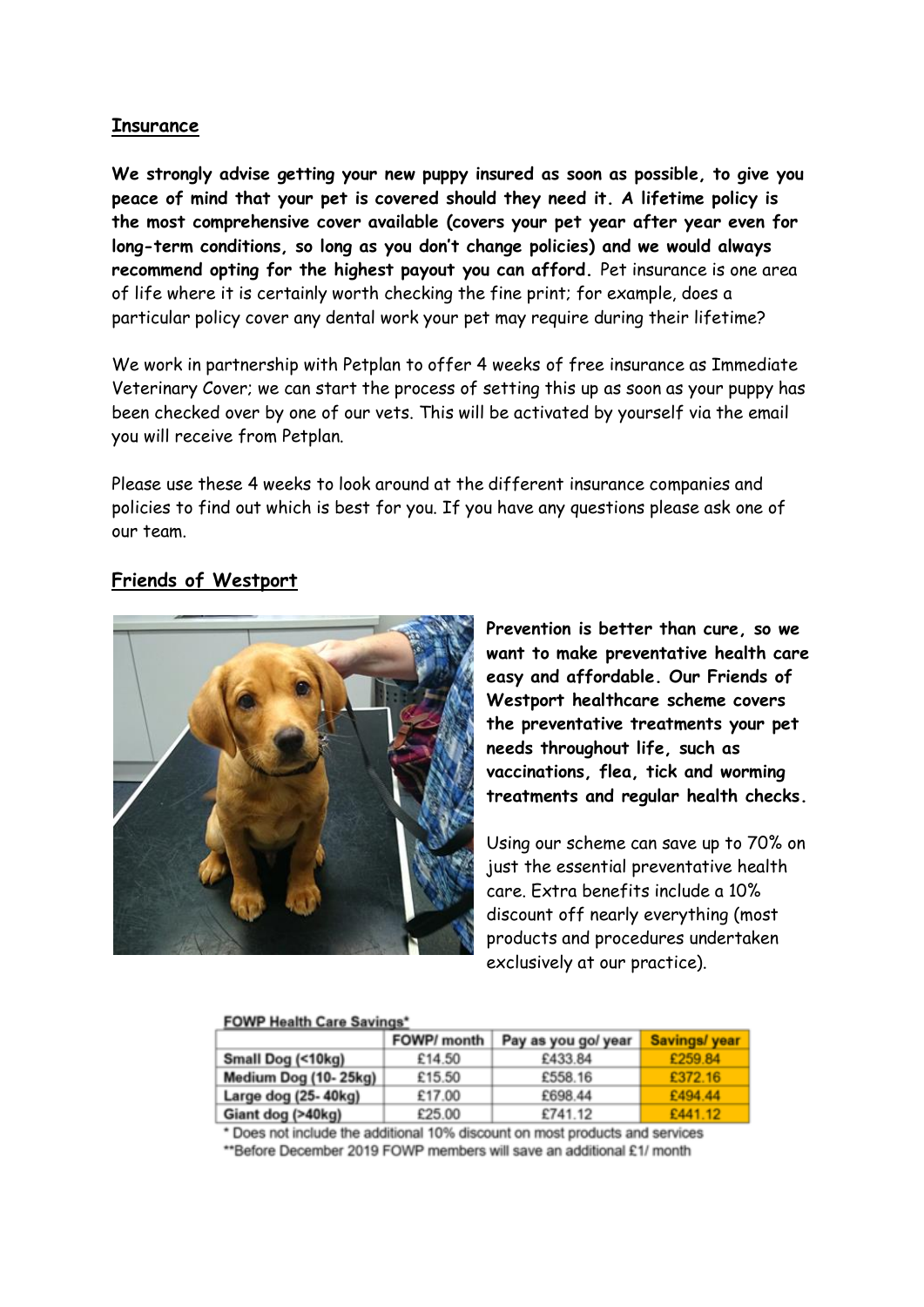## **Habituating your puppy to teeth brushing, nail clipping and other handling**

**The accompanying handout, entitled 'Protocol for Activities to Practice with your Puppy or Kitten' is a really useful tool for getting your pet used to much of the handling they may need for routine healthcare, for example having eyes and ears checked, nails clipped or a 'pill' given.**

Teaching your young pet that these procedures are not scary, and that they can even be fun or signal that a reward is coming, is a really useful life skill to give them.

With any of these activities, the key is to break it down into small stages, go at your puppy's own pace, never force anything and ensure that they are rewarded for calm behaviour.

## **Dental Care**

**Periodontal disease is a serious but sometimes overlooked health issue; indeed, more than 87% of dogs over 3 years of age have some form of this progressive, degenerative disease. Dogs are very good at hiding dental pain from us, but believe us, it is sore!**

The best time to start dental care for your puppy is now! Getting them in a routine is much better and easier than having to start after they already have sore mouths. We also advise using Healthymouth water additive, which has been shown to reduce plaque build up in dogs by an average of 74.3% (you can find the downloadable information sheet in the dental section on our website). At the regular weight checks up until 6-8 months old, our vets and nurses will show you how to introduce teeth brushing and other dental care products.

### **Training**

**Below are some handy hints on training your new puppy in some of the key skills that will help them in puppyhood and throughout their life.**

#### • **Sleeping arrangements:**

- o Whether or not you use a crate or just a bed in a well puppy-proofed room, where your puppy sleeps should feel like a really safe, secure zone for them. Rewarding your puppy for going there, and then staying there, is a good way to build up this positive association. They should have free access to it during the day and should never be put there as a punishment. A crate can be a good option as it can safely contain your puppy when you aren't there.
- $\circ$  Going to their new home as a puppy is one of the most significant events in most dogs' lives. There are new faces, new sights, new smells, and mum and siblings are no longer around to provide familiarity. Whilst letting your puppy sleep in your bed sets you up for a lifetime of having to do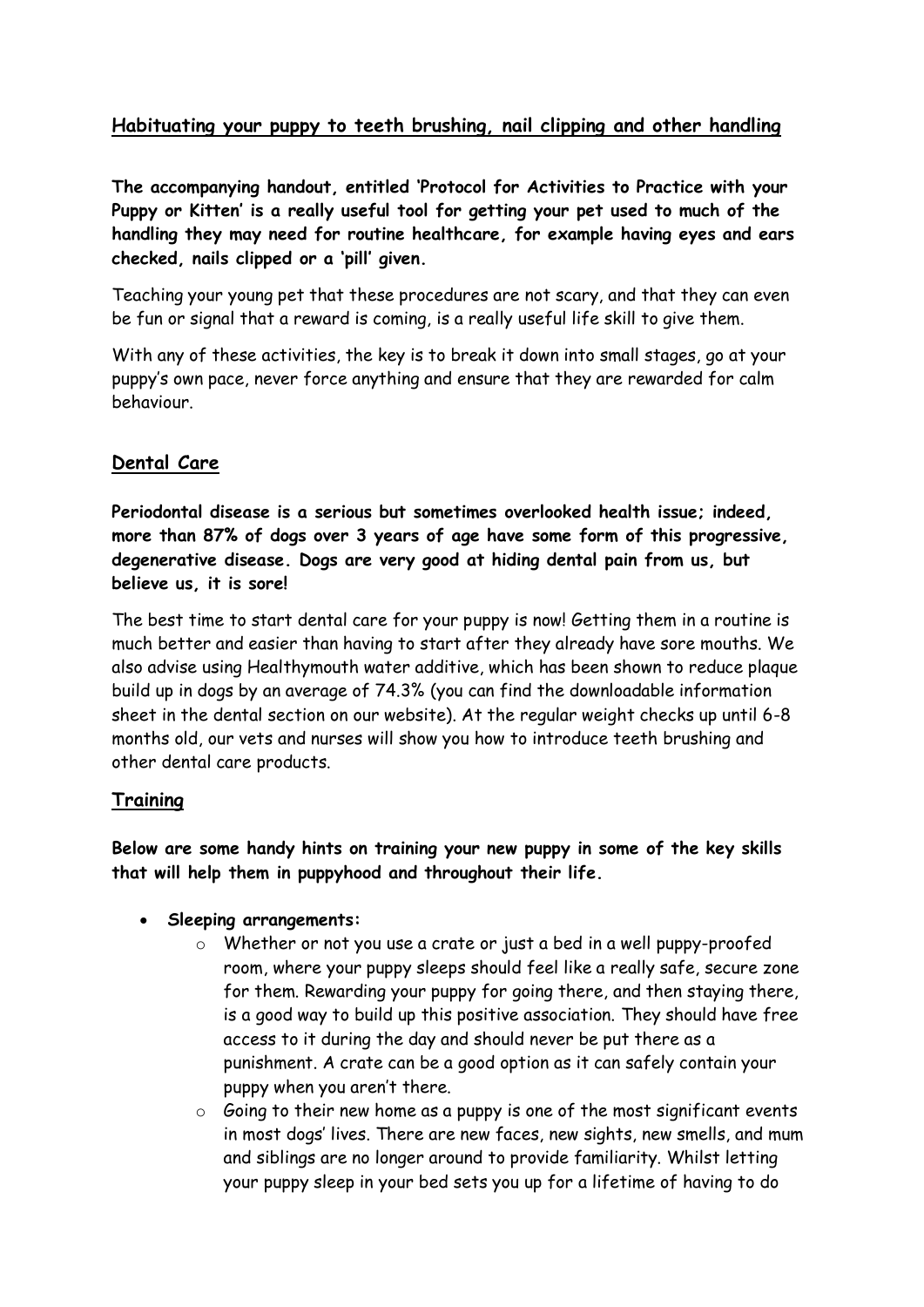this and thus is **not** advised, having them in a crate beside your bed for the first couple of nights isn't a bad idea; they will be comforted by your presence and you will wake quickly if they need to go out to the toilet. If the breeder has given you a blanket or similar from their house, put this in the crate/bed to provide a familiar smell.

o Over the next few nights, you can then move the crate away from the bed, say into the hall and then gradually to where you want your pup to spend nights long-term (eg. the kitchen or living room).

### • **Toilet training:**

- o If you have a secure private garden, it's generally easiest to train your puppy to toilet outside from the start. Take them out after waking up, eating, drinking or playing, as they will often need to go after these activities. If they are playing and suddenly stop, they may have realised they need the loo, so this is another good time to take them out.
- o If this isn't an option and you are training them to puppy pads instead, place these near the door. Again, take your puppy here right after waking up, eating, drinking or playing. When your puppy has had all their vaccines and is able to start going outside in public places, you can quickly take them outside when they go to the pads, as well as starting to take them outside at the expected times as above.
- o When your puppy toilets where you want them to, praise them effusively.
- o When they do have accidents (and they will get caught short when young) DO NOT tell them off; simply clean it up quietly.
- o After your puppy has toileted outside, let them have a few minutes playtime/sniffing outside; if you swoop them straight back in, they can connect toileting with having to go inside and so may hold it.

### • **Time alone:**

- o Being comfortable on their own is a really important life skill for all dogs. Like with most other things, the best time to learn that this is ok is when your puppy is young and everything is a learning experience.
- o Start with just a few minutes in the crate several times a day with a snugly blanket and a chew. At first, you can stay in the same room and just not to talk or interact with your puppy during this time, but you should slowly build up to having them be comfortable with you being out of the room/house and for longer periods.
- o That being said, puppies will usually need the toilet about once an hour initially so shouldn't be left longer than this and even much older dogs shouldn't be left for more than about 4 hours as a general rule.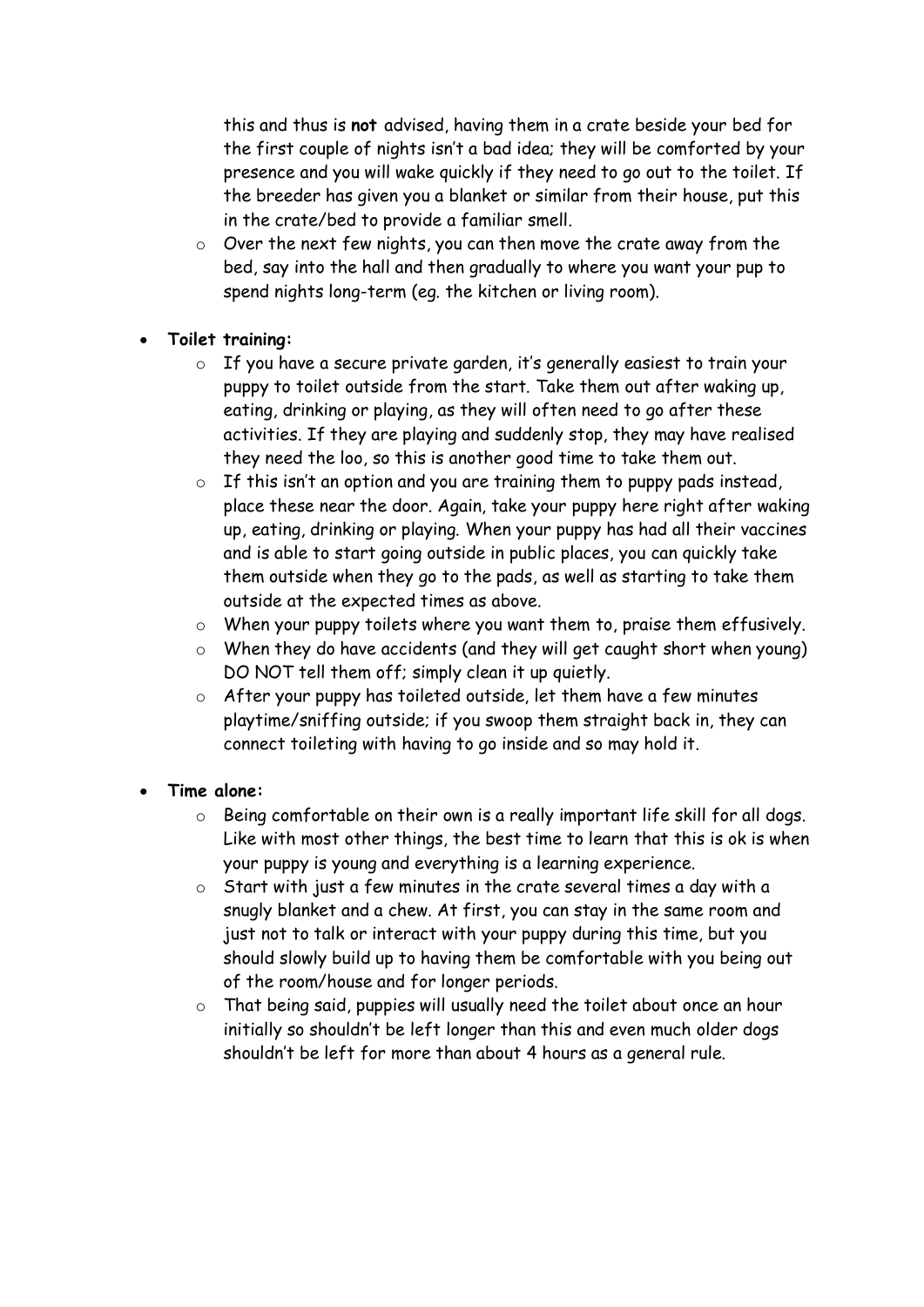- **Collar and lead/harness and lead:**
	- o Practice putting these on for short, then gradually increasing, periods of time in the house to get your puppy used to the feel of them.
	- o If they shy away from these things, try just placing them on the floor initially and rewarding you puppy for sniffing them, then pick them up and reward your pup for putting their nose through the collar and so on.
- **Sit, stay, recall**:
	- o These are three of the most useful signals you can teach your dog, and they can be learned from a young age. See the additional handout entitled 'Protocol for Teaching Cats and Dogs to "Sit", "Stay" and "Come"'.

#### **Appropriate toys, and how to play with puppies**

**Of course, for puppies, one of their most-loved activities is playtime! Through play, young animals learn how to interact with the world around them and the people and animals in it. They learn what behaviour is appropriate when interacting with humans and with other dogs and develop problem-solving abilities as they learn to manipulate objects such as food puzzles and chew toys. Here is a quick guide to keeping play safe and fun:**

- **Appropriate toys:** 
	- o Puppies are teething for much of the first 6 months of their lives, and so they need safe chew toys. These should be too big to swallow, and firm enough to help with massaging the gums without being solid enough to damage the teeth.
	- o Companies such as Kong produce high quality, durable rubber toys that are categorised by size and age of dog, with softer rubber for teething puppies. They can also be stuffed with food to provide great environmental enrichment. Check out the range here: <https://www.kongcompany.com/en-uk/learn/chewing-style>
	- o These toys should be checked regularly to ensure no pieces of the rubber are starting to come off.
	- o Other food puzzles, such as treat-balls or snuffle mats, can be really good for getting your puppy's brain working at mealtimes, encouraging brain development and teaching them they can have fun on their own.
	- o Soft toys can be a great option, but should be checked regularly for tears/stuffing coming out/etc to minimise swallowing risk.
	- o If you have any doubt about whether your puppy could take apart a toy (and thus potentially swallow pieces), do not leave them unsupervised with it.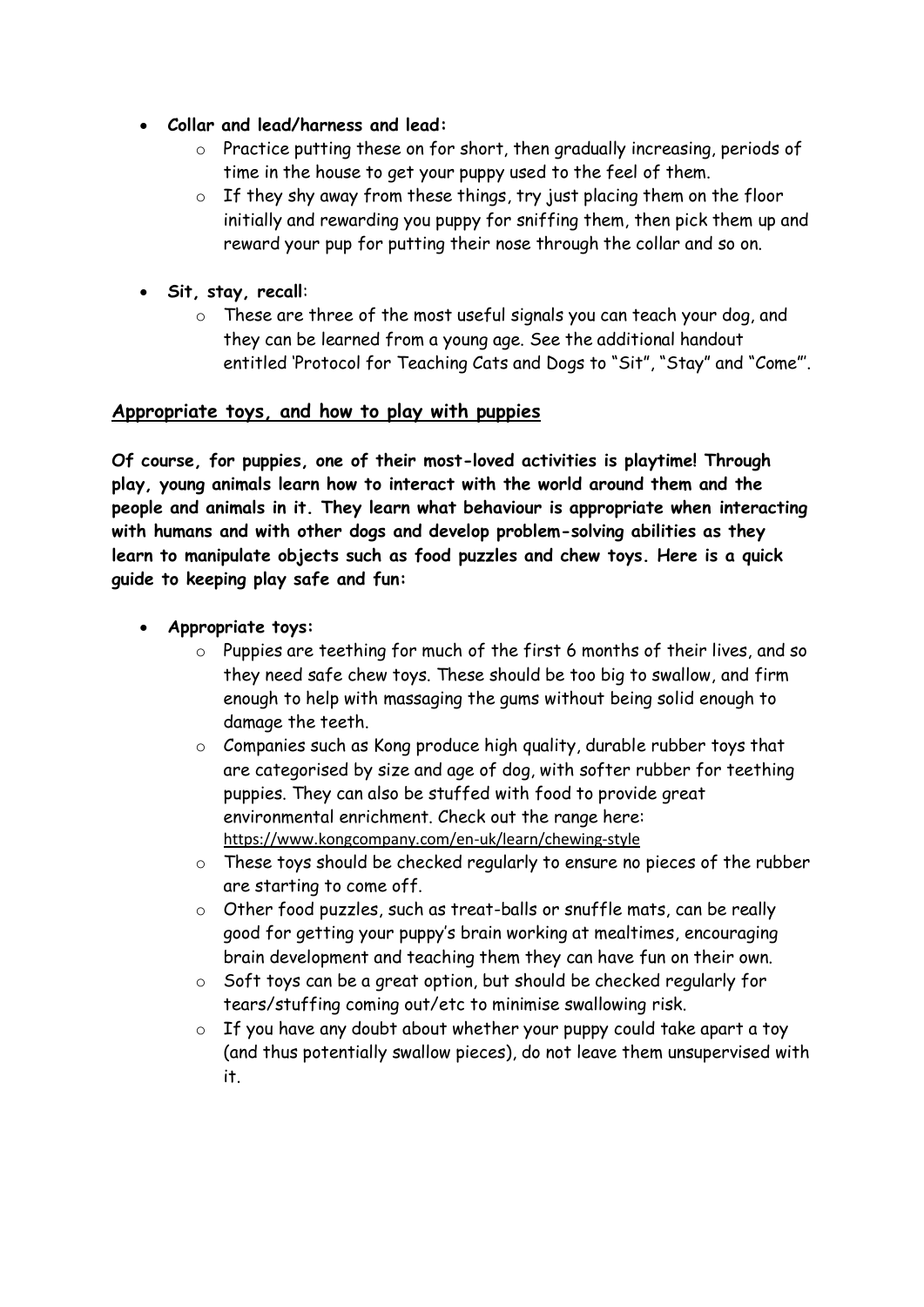- **How to play with puppies:**
	- o Playing gently goes without saying. You want to ensure your puppy is enjoying every bit of handling they receive and is building up really positive associations with interacting with people. Having as wide a variety of people, of different ages, genders and races, play gently with your puppy will really help their socialisation process (more on this in the next section).
	- o However, the temptation for many people as large-breed puppies get older is to wrestle with them: it's really important not to do this. They can learn to expect this with all humans, and some will be too frail or small to cope with this or may find it frightening. It can also be difficult to encourage your pet to do what you ask if a minute ago you were wrestling on the floor with them. This is one of those habits it's best not to start!
	- o There are many fun games involving toys you can teach your puppy to play as they grow; these can be highly rewarding and teach your pet to have a great time whilst not being too physical with humans. Wrestling games are best played between dogs of similar size and strength who both enjoy it and read each other well.
	- o Puppies tend to explore their physical world with their mouths, as they don't have opposable thumbs! If your possessions are victims of this, it's best to gently disengage your pup from what they are chewing and offer them an appropriate chew toy instead. If your hands are the target, the first thing to do is to stop interacting with your puppy and put your hands behind your back. Try not to make eye contact or speak to them. This way, they learn that when mouthing/biting starts, the fun stops. You can them give them a chew toy to use instead, teaching them that toys are a more appropriate and fun outlet for this behaviour.

### **Socialisation and Habituation**

### **Socialisation – this is how puppies learn to relate to and interact with people, dogs and other animals.**

You can aid this by ensuring your puppy has positive interactions with as many people as possible: people of different ages, races and genders; people with funny hats, high vis vests, umbrellas, prams and walking sticks; men with beards; people talking loudly and laughing; and so on.

Meeting a wide variety of dogs who are good with puppies is important too, so your pup can learn how to behave with them, as well as how to read their behaviour. Puppy classes can be a brilliant way to assist socialisation of your pup, but if you choose to enrol your pet in these, they should 'as well as' not 'instead of' other social interactions. Your puppy will be able to meet lots of other dogs once their vaccination course is completed. However, to take full advantage of the socialisation period in the meantime,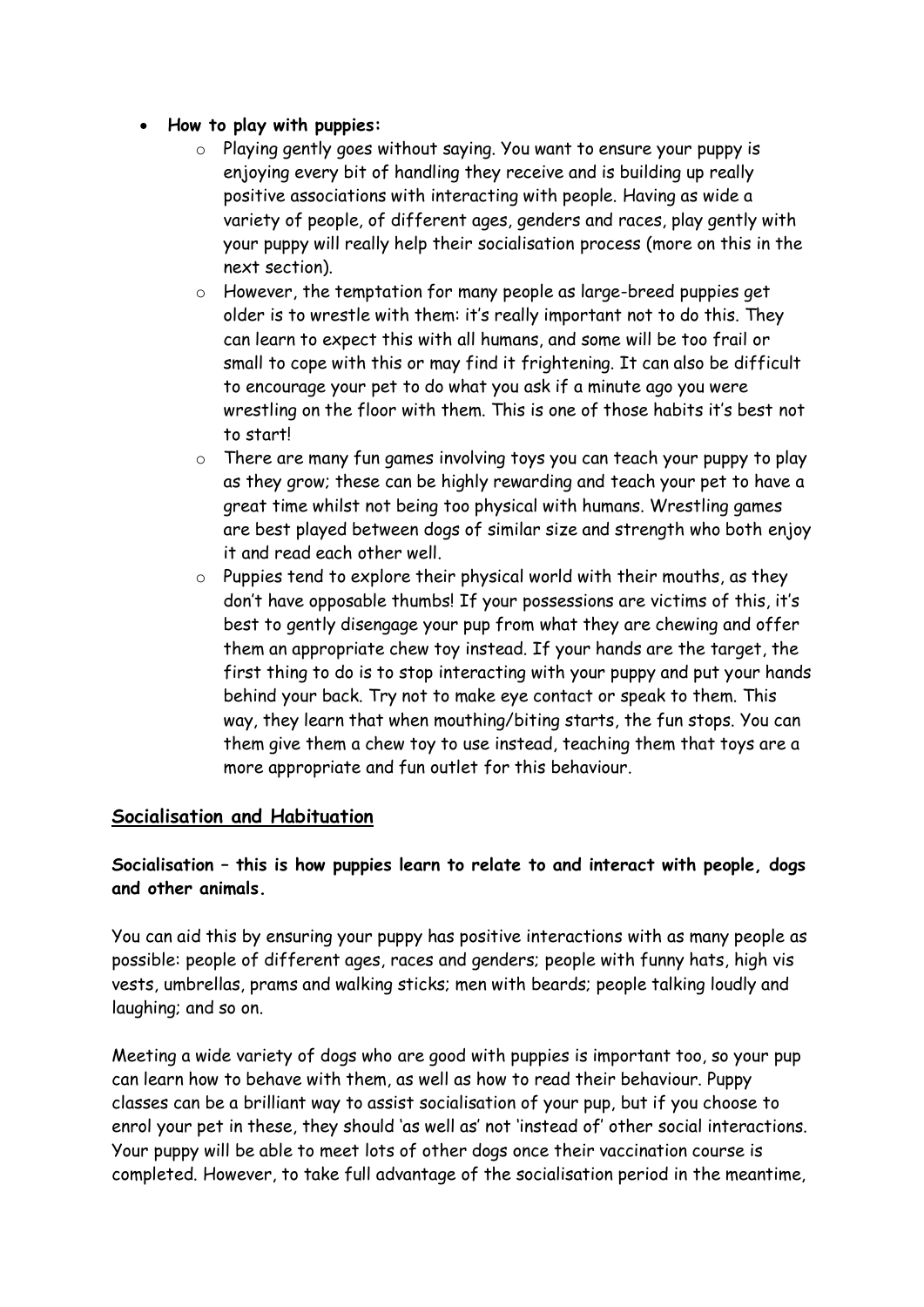if you have friends with dogs who are up to date with their vaccines and flea and worming treatment and are healthy, letting your puppy meet them in your home or garden/your friend's home or garden confers minimal disease risk and can be a great way to start this process early.

If you have other pets (eg. cats or horses), your puppy will need to learn to accept them and vice versa. Please ask if you would like any advice on how to do this.

**Habituation – this is the process by which an animal learns which things in their world are normal and thus not to be worried about.** This is about environments, objects and noises rather than social interaction. You will want to ensure your puppy is comfortable with noises around the house, such as hoovers, hairdryers, etc; with outside noises such as traffic, car horns, etc; with the environments (indoor and outdoor) they may be in (eg. rural, urban, homes, cafes, pubs, vets, groomers, etc); with odd visual things such as flapping plastic bags, traffic cones, etc.; with car travel; and with anything else they may come across.

**Sensitisation – this is what happens if a young animal is exposed to too much, too fast.** For example, if the first time your puppy sees and hears traffic is at the side of a busy main road, instead of learning that they *don't* need to worry about cars, they will likely learn that cars are scary loud things and startle every time they go past. On the other hand, if you start getting your puppy used to traffic on a quiet side street, monitor their responses and see that they aren't worried, you can gradually take them to busier and busier places.

You can usually progress faster with bolder puppies, whereas shy puppies will take longer to get used to each new thing. Start with a small version of the stimulus and build up. The key is to keep checking in with your puppy; alert is fine, frightened isn't. **Aim for** *socialisation and habituation,* **NOT sensitisation.**

The charity Dogs Trust has set up a wonderful resource, called The Puppy Plan, to help with this process:

#### <http://www.thepuppyplan.com/the-science/summary#.Xo3t0chKg2w>

The Puppy Plan talks you through how to socialise and habituate your puppy, step by step. Click on your puppy's age to see the tasks for that section and set up your puppy's own personal checklist to track their process.

Dogs Trust also have a series of recordings to help habituate your puppy to different noises. These are free to download and come with a comprehensive instruction manual:

#### <https://www.dogstrust.org.uk/help-advice/dog-behaviour-health/sound-therapy-for-pets>